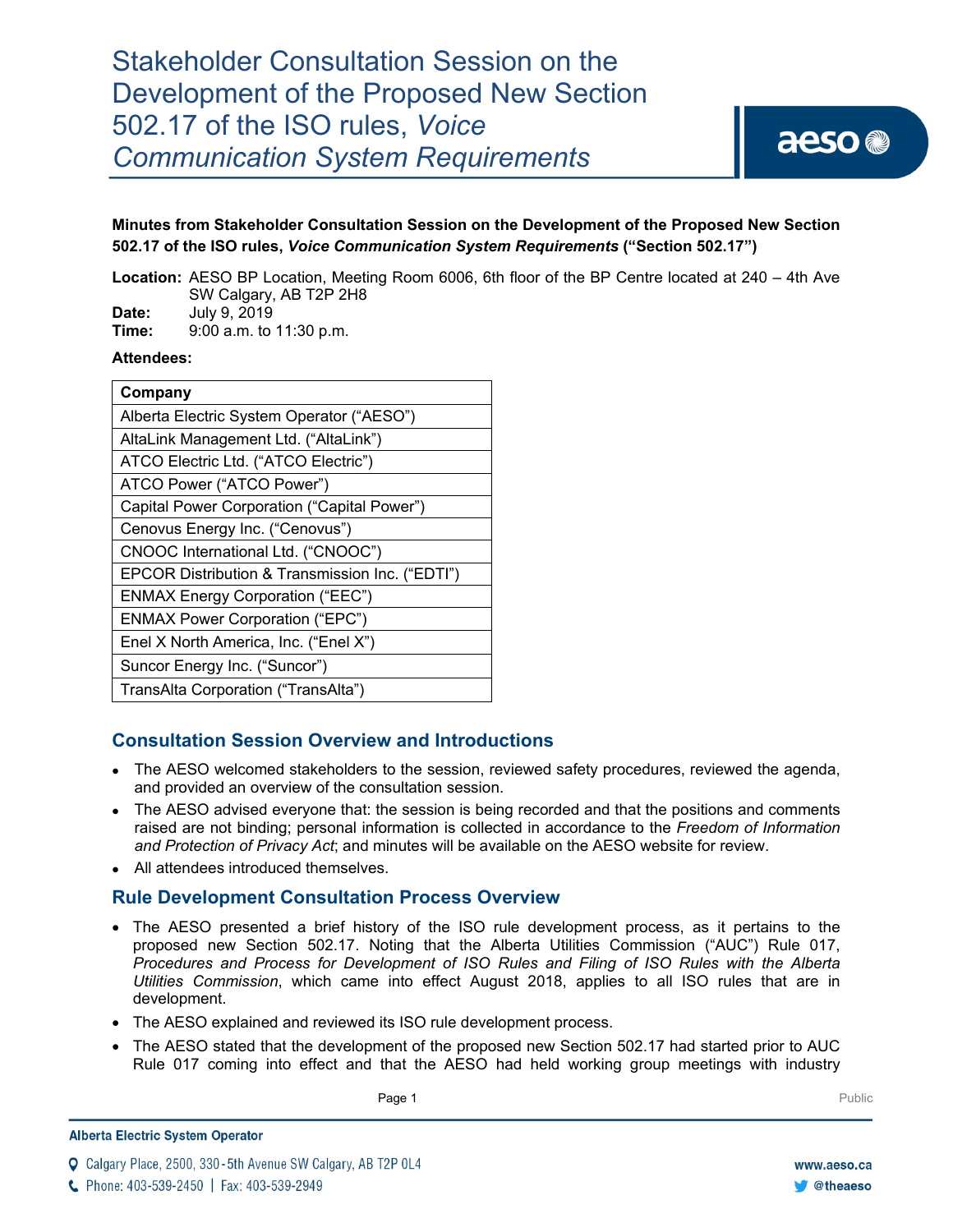stakeholders at the time. The AESO mentioned that the minutes of the working group meetings were posted on the AESO website.

- The AESO summarized what has happened to date under the AESO's new ISO rule development process. This has included inviting stakeholders to participate in the development of the proposed new Section 502.17, requesting feedback on the development of the proposed new Section 502.17, posting a draft of the proposed new Section 502.17 on the AESO website, and soliciting written stakeholder feedback on the draft ISO rule.
- The AESO noted that, in the written feedback, a few stakeholders requested a stakeholder session to discuss the concerns they had with the draft of the proposed new Section 502.17.
- The AESO explained that the consultation session was set up in response to that request and that the AESO would like to further discuss stakeholder concerns.

# **Voice Communication System Requirements Overview**

- The AESO noted that the proposed new Section 502.17 is a consolidation of the voice communication requirements currently found in the existing Section 502.4 of the ISO rules, *Automated Dispatch and Messaging System and Voice Communication System Requirements* ("Section 502.4") and related reliability standard COM-001, *Telecommunications*, ("COM-001") with new and refined voice communication requirements in the proposed new Section 502.17 to strengthen certain areas.
- Specifically, the AESO noted the following requirements: control room and control centre voice requirements; design and performance targets for voice communication; extended power requirement for backup voice equipment; and restrictions on some backup system usage. The AESO explained that these changes are being proposed to ensure reliability and performance of critical voice services for the Alberta interconnected electric system ("AIES"); effective and independent backup voice communications and preparedness during an extended power outage, while emphasizing that during a blackout, voice is definitely a critical system for the AESO as well as the AIES.
- The AESO encouraged stakeholders to provide feedback, and further explained that it did try to align the proposed new Section 502.17 requirements with existing operational practices and expectations.

# **Stakeholder Feedback Review**

## *Stakeholder Concern 1 - Definition of "Utility Orderwire"*

- The AESO reviewed stakeholders' request to include a "utility orderwire" definition; and its proposal to add a definition for "utility orderwire system" to an AESO Information Document ("ID"). The AESO noted that this proposed definition will include systems that: leverage the utility telecommunication network infrastructure, including fiber, microwave, routers and phone switches; is independent of external commercial telecommunication services such that continued operation, during an extended power outage can be assured and restoration activities are internally controlled; can include leased assets such as dark fiber and tower access from third party providers, where the active telecommunication equipment, including router, radio, and batteries, are controlled by the market participant; and can include a redundant Private Branch Exchange ("PBX") system carrying utility orderwire and commercial telecommunication services; and can have primary and backup voice on redundant PBX as the AESO will not consider that a single point of failure.
- The AESO noted that with respect to third party providers, as long as the market participant has control over the restoration of the equipment, the AESO is okay with including leased assets in the definition. The AESO further explained that the 2003 blackout brought recommendations that utilities use their own telecom equipment and to not overly depend on the publicly switched networks.
- ATCO had some concerns regarding its ability to deliver orderwire service with its current infrastructure. Specifically,
	- ATCO Electric commented that many of the PBXs are involved in delivering public switched telephone network ("PSTN") services, and as such cannot deliver orderwire service.
	- The AESO reiterated that the rule says that primary and backup can have no single common point of failure and that market participants are not expected to have separated PBXs for PSTN and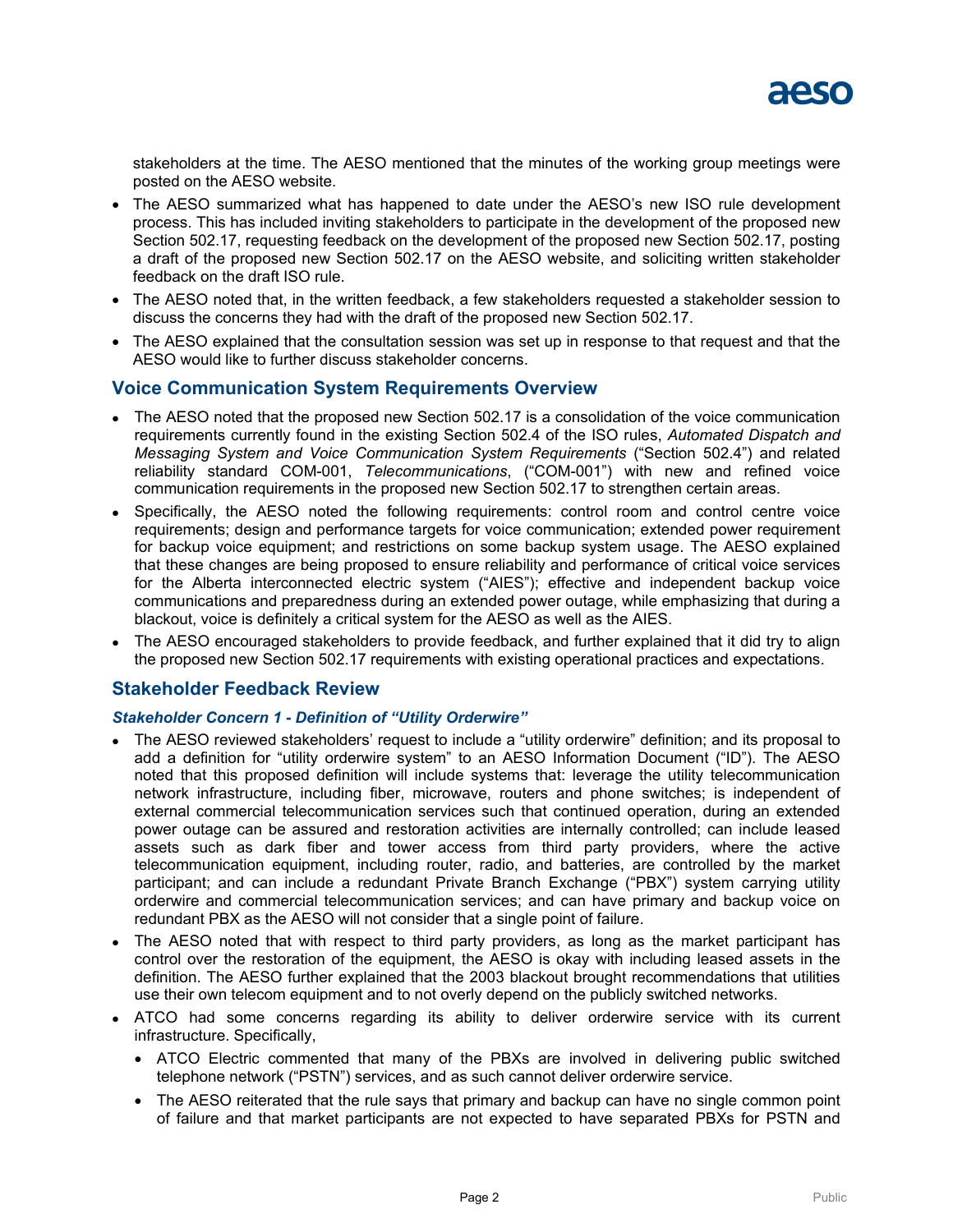orderwire if it is a redundant system. Market participants can use their existing PBXs (as long as there are two).

## *Stakeholder Concern 2 - Utility Orderwire versus Satellite*

- The AESO went through AltaLink's request for the AESO's rationale regarding the selection of utility orderwire over satellite network telephones for certain market participants, and explained that the AESO considers voice communication a critical service. The AESO explained that utility orderwire is selected as the best backup because it has: quick and effective dialing with dial tone; support for multiple lines and handsets; clear voice quality with no latency; in restoration event, field technician priority is utility controlled and aligned with restoration efforts; there are known extended power capabilities and system alarming; and infrastructure is specifically designed for power system operation.
- The AESO further explained that satellite as a backup is a decent backup; however, it has the following limitations: voice latency challenges; dial complexities with 11+ digits; no dial tone; connection delay of 10-15 seconds after dialing; limited multiple line support; multiple systems with multiple numbers; and in major restoration events, too many users could inhibit the hub operator, such as the AESO or a legal owner of transmission facilities ("TFO"), from calling out. The AESO noted that there are selections and restrictions in the proposed new Section 502.17 in order to ensure there is effective backup voice communication of all key market participants in a blackout scenario.
- There was a discussion about the AESO's statement that there is a need for the AESO to call out when a large number of market participants are trying to call into the AESO:
	- ATCO Electric wanted to understand the AESO's expectation.
	- The AESO explained that during a blackout, the AESO and TFOs are acting as coordinators, and generators have certain reporting accountabilities to both, so the AESO continues using satellite as a backup but it is limited to a certain subset of market participants, so there aren't too many users that might overload the system or make it a less effective backup. The AESO confirmed that in its current practice, satellite phones can be used on a wider basis; however, the restrictions applied don't affect a large number of users.
	- ATCO Electric clarified that its intention was to put this into the context of a functional requirement for the "orderwire system" and ATCO Electric's perception is that the AESO said something about it needing some kind of priority capability to dial out to generators, for example.
	- The AESO further explained using the example of restoration training which the AESO holds every year, there are hundreds of phone calls made an hour, and it comes down to balancing of generation and load, and there are different people working in different areas, there is lots of communication that happens very rapidly. The consequence of someone missing a direction or a market participant being slow or trying to respond is that the AESO may need to restart certain areas.
	- ATCO Electric further asked if the AESO has any intention of putting those kinds of things into some kind of a functional specification for the orderwire system.
	- The AESO noted that there isn't currently a plan to provide a functional specification, but will discuss the architecture later on in the presentation. In terms of specifics, the expectation is that the TFOs and utilities will work together and meet the requirement of the rule and use good utility practice.
	- ATCO Electric specified that it is not sure that the above expectation will cover the requirements identified by the AESO.

#### *Stakeholder Concern 3 - Utility Orderwire Architecture*

• The AESO explained that the stakeholders requested common understanding of the utility underwire architecture. The AESO presented the utility communication network as a core telecommunication infrastructure; it carries critical power system services; and has interconnect potential between most, or all, required parties – the AESO noted that it said "most" because the interconnection sites exist, but there are generators or smaller market participants that the AESO isn't certain on yet. The AESO then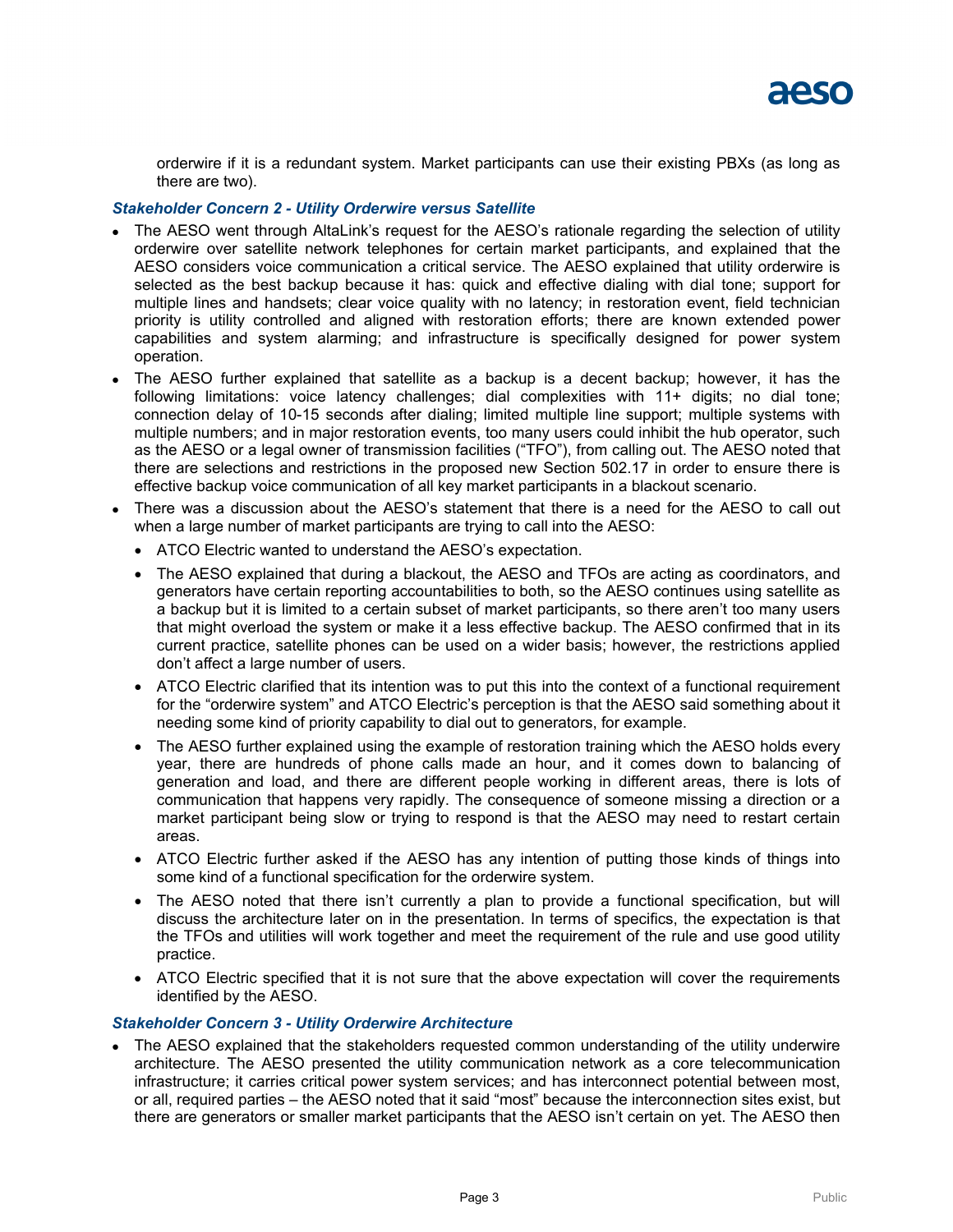

presented the several options it evaluated, noting that the same core telecommunication infrastructure and physical interconnection points would be used regardless of option. The primary difference is in the PBX and setup complexity. The AESO noted the considerations to keep in mind when looking at these options are reliability, complexity, troubleshooting and cost.

- The AESO presented its preferred option as the Mesh Option through a comprehensive diagram, which has each major TFO with smaller transmission operators, distribution and generation connecting into their PBX and it is a mesh between the major TFOs and the AESO. The AESO noted that this option does have the most PBX complexity, especially for the AESO and AltaLink, but does have the best overall reliability with a division of different failures and impacts, so it has the lowest impact of both panned and forced outages. There is reasonable troubleshooting, and the highest cost option, but the increase cost would just be on the PBX and programming. The cost can be evaluated, but it is anticipated to be relatively small.
- There were clarifications questions and concerns regarding AESO's architecture options discussed:
	- AltaLink requested clarification on which pieces of the proposed architecture already exist.
	- The AESO explained that currently the AESO, AltaLink, and EDTI have a PBX, and it is aware that ATCO Electric is already installing one or has plans to do so. There are connections to most of the generators today that would meet the proposed new Section 502.17 requirements – not necessarily all the way to the AESO, but AltaLink already has a several voice connections today. ATCO Electric did have orderwire until the Multiprotocol Label Switching ("MPLS") came in; EDTI has a connection to the Genesee Generating Station over the AltaLink network. In terms of an interconnection today, AltaLink and the AESO are connected, but none of the other connections exist. Interconnection points do exist between major TFOs and the vast majority of the plants have that capability.
	- ATCO Electric requested clarification on the AESO's vision of the utility orderwire system and asked if it is a private ("voice over IP") VOIP system.
	- The AESO confirmed and explained that it does not necessarily have to be VOIP and that is not specified, but that makes the most sense as most systems are or are moving towards VOIP today.
	- AltaLink commented that today there is only one interconnection that ties PBX systems together, and it is difficult enough to keep that running even though they are identical systems. With the AESO's proposal to mesh together a larger number of disparate systems, people with different upgrade cycles, technology structures, budgets, with respect to the complexity of the system, an issue that may come up there is high complexity. Ultimately TFOs are electric utilities, not telephone companies or voice service operators; a system like this is orders of magnitude more complex than what they have today.
	- The AESO explained that AltaLink already operates the system today and that the AESO is ultimately concerned about reliability. It agrees there is complexity, but there is benefit to having this.
	- AltaLink expressed that the perceived cost and operational uplift will ultimately be more than what has been estimated so far.
	- The AESO understood the concern and noted it will talk about operational cost later in the presentation. The AESO also noted it would be interested in discussing this further and receiving specific feedback from stakeholders on costs.
- There were concerns and questions around compliance to the proposed new Section 502.17.
	- ATCO Electric mentioned that the proposed new Section 502.17 requires that market participants work together and that all market participants are compliant. ATCO Electric asked who was responsible for ensuring compliance; specifically would TFOs be responsible for initiating and ensuring that smaller market participants portion of the telecommunication connections are compliant with the proposed new Section 502.17 requirements. ATCO Electric also asked if there was another place in the proposed new Section 502.17, other than the Appendix, where market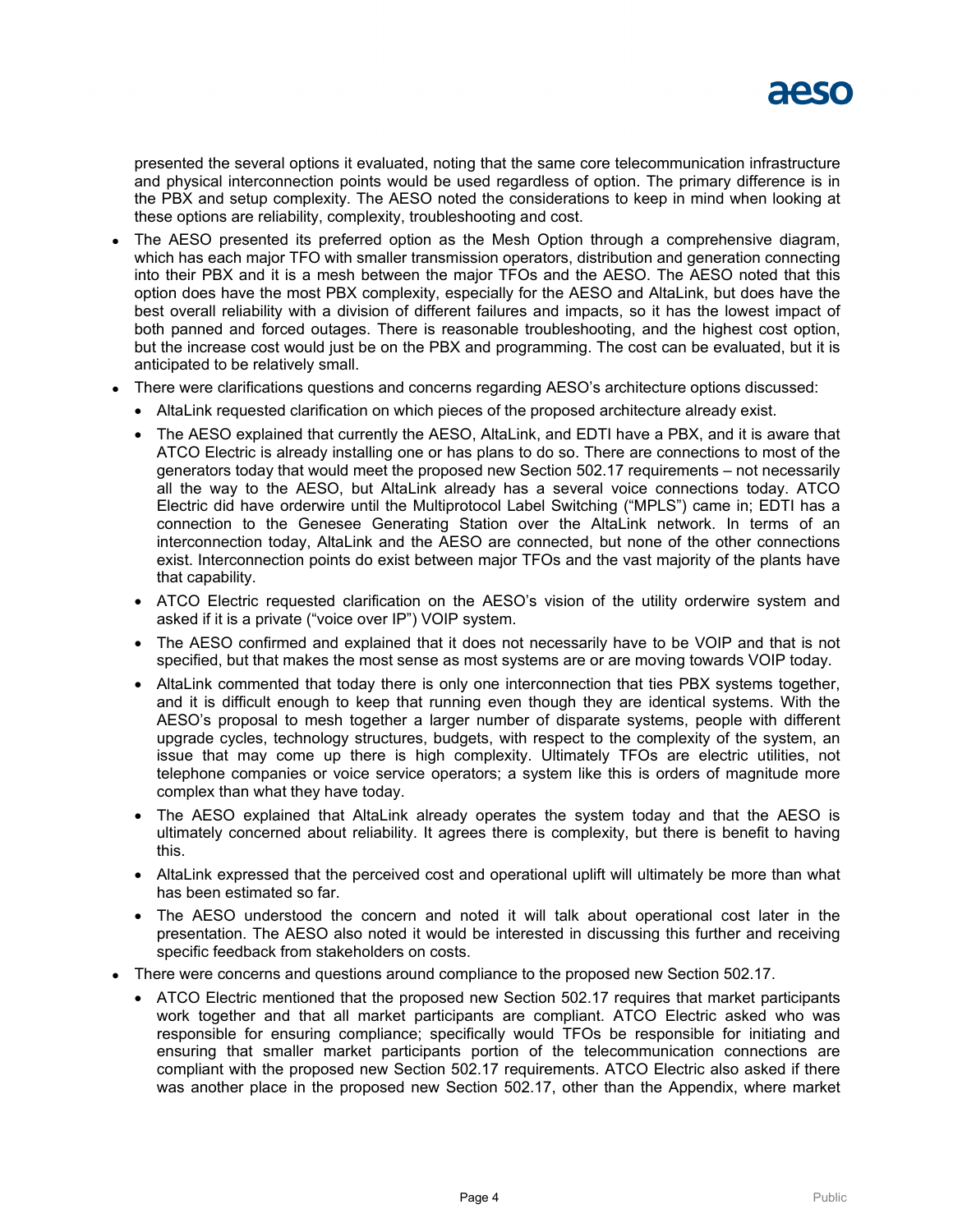participants are classified. ATCO Electric also asked how impacted market participants would know that there were new ISO rule requirements.

- The AESO noted that all market participants in Alberta have accountability to follow ISO rules. The AESO expects that when the TFOs look to comply with the ISO rules, they will look at which parties require connection and could initiate that conversation, noting that either party could initiate that conversation, but both are accountable for meeting all applicable ISO rules. The AESO explained that for new market participant a functional specification document is issued for its proposed facilities that list all applicable ISO rules, and that market participants: can choose options of how to meet the voice communication system requirements, this occurs well in advance of construction. The market participant will be responsible for the voice communication equipment required to connect its facility's voice communication equipment to the appropriate TFO voice communication system. Ideally, there is enough time to determine what is needed and that the voice communication system would not hold up the completion of the market participant's project.
- The AESO presented on its second option called *Operator of a Transmission Facility Hub,* which has AltaLink in the middle. The AESO explained that the option has reduced complexities for the AESO, it is the simplest from a troubleshooting perspective, and the links between entities are very clear. It does have larger outage impacts, a planned or forced outage on AltaLink's PBX would result in the AESO loosing visibility to all the other parties. Of the options considered, this one would be tied for the lowest cost.
- The AESO presented its third option called the *AESO Hub Option*, wherein the AESO is in the centre as opposed to AltaLink. This option is also tied for lowest cost, and it provides reduced complexity for AltaLink. If there is an outage on the AESO PBX, all the major transmission operators can't talk to each other. This includes AltaLink trying to talk to Genesee and Shepard given that it is not directly connected to AltaLink's network, but in a restoration event those would be key parties for AltaLink to talk to.
- There was a discussion on the impact of the *AESO Hub Option* on backup control centre requirements:
	- ATCO Electric asked if this infrastructure is also applicable to the backup control centre. And if there is a requirement for the backup control centres to talk to primary control centres.
	- The AESO responded "yes" to both questions and presented its last ruled out option called the *AESO Central Option*, where the AESO would act as the central point. The AESO explained that the central option has a huge point of failure, and there would also be anomalies like the Genesee Generation Station talking to EDTI through the AESO. There would be longer paths, reducing the reliability of the system, and it would be a troubleshooting nightmare. This option would be a challenge to troubleshoot because the TFOs are connected to the AESO, but the AESO is going over the TFOs' infrastructure, and the AESO does not have visibility to that infrastructure.
- The AESO explained that its preferred utility orderwire architecture option is the Mesh Option as it has the best overall reliability with failures having fewer impacts or outages having lower impacts. There is reasonable troubleshooting of network failures. There is increased cost for PBX interfaces and setup, but it is anticipated to be relatively small.
- There was a discussion around the effort the presented options placed on AltaLink and ATCO Electric:
	- AltaLink raised concerns regarding the difference between the options presented by the AESO and language in the draft of the proposed new Section 502.17. Specially, AltaLink explained that it was concerned with: the timelines for implementation of the rule requirements and that the options presented by the AESO have a heavy reliance on both AltaLink and ATCO Electric while the draft of the proposed new Section 502.17 suggests that the reliance is equal on all market participants – most market participants will be required to patch a few cables and attach a phone whereas the AltaLink will have to organize with 12-15 different market participants and coordinate implementation of the rule requirements. AltaLink asked if, given the uneven spread of reliance on AltaLink and ATCO Electric if a directive is more appropriate, to implement the requirement on existing facilities, than as an ISO rule requirement.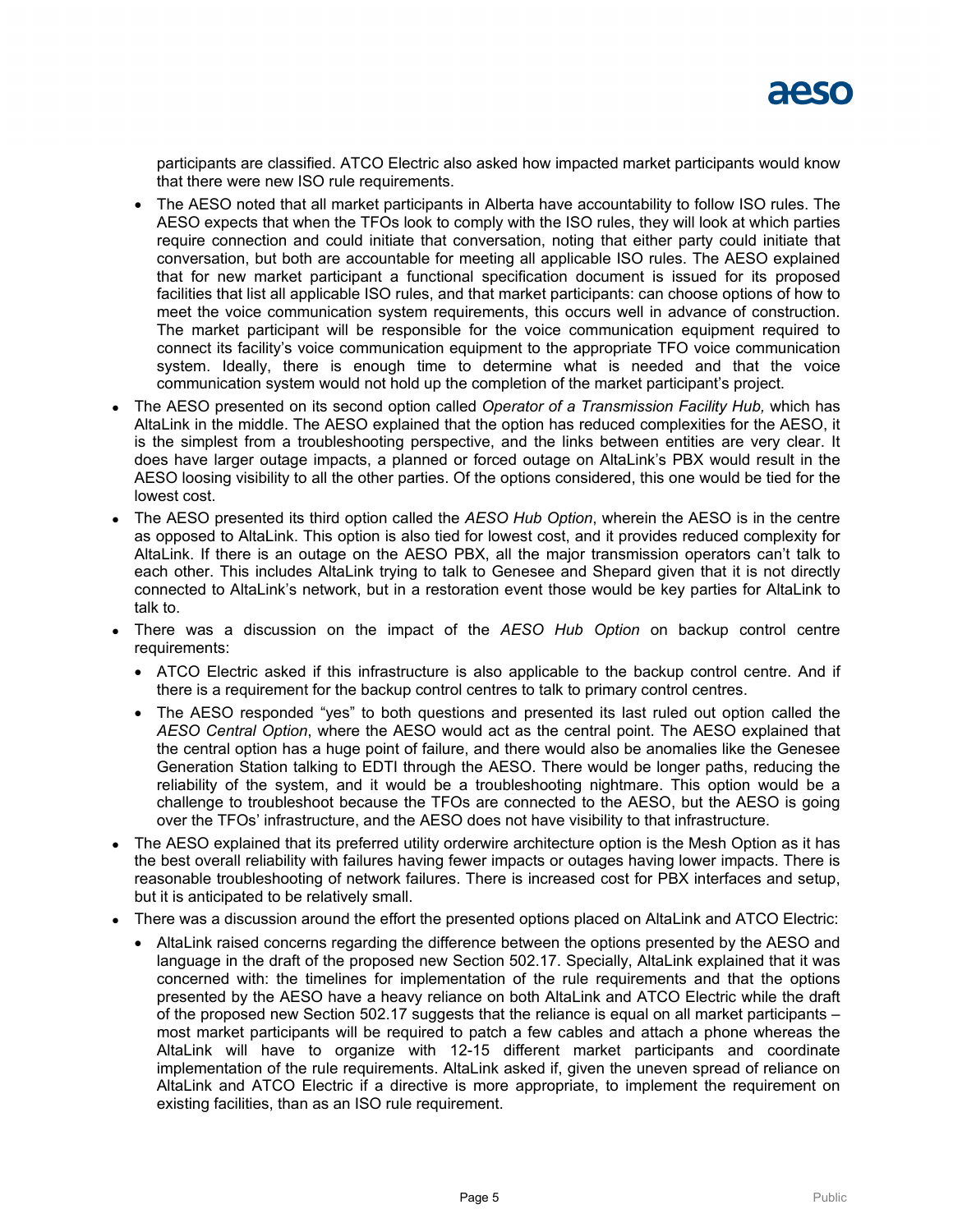

- The AESO stated that it believes that the voice communication system requirements included in the proposed new Section 502.17 are appropriate for a rule, but it can discuss these requirements further. The AESO notes that AltaLink currently operates a PBX and offers services to generators. The AESO noted that AltaLink and ATCO Electric are the largest TFOs, stating that, in terms of infrastructure, AltaLink and ATCO Electric operate a large portion of the transmission network. The AESO explained that it sees the voice communication system as a critical service for the operation of the power system, and since AltaLink and ATCO are larger, they apply for recovery of cost in their General Tariff Application ("GTA").
- AltaLink noted that their GTA still requires justification. It emphasized that the current wording of the rule doesn't specify there is a requirement for AltaLink and ATCO to step up and run this. AltaLink mentioned that both AltaLink and ATCO Electric both have done it to some degree, it is patchy, it is not control centre to control centre, but they have some phones throughout the province at the odd substation, but this is for all intents and purposes a capacity increase of their voice systems. There is more infrastructure involved and it is primarily an AltaLink and ATCO Electric effort as they have the most interconnections. So, in that sense, that is where AltaLink and ATCO Electric get concerned if there is a blanket 9-month implementation period, the cost will be vastly absorbed by these two TFOs, and the current rule does not make this a reality.
- The AESO noted it does not see a difference between voice communication system requirements and SCADA and teleprotection requirements, which AltaLink carries today. It further requested information from AltaLink on what it would take add a new generator project to AltaLink's system and to share this information.
- AltaLink explained that if the infrastructure is being put in place as part of a new project, then AltaLink's "point of presence" is at whatever the local substation is, and from there to a control centre depending on what a control centre looks like for that style of market participant. It would be a matter of them cabling it back, patching through and then adding a phone to a desk. AltaLink mentioned that for new projects it is relatively easy to implement the proposed new Section 502.17 requirements, but it is the initial build-out that is the much bigger effort. AltaLink also requested the AESO to describe who owns liability.
- The AESO noted that market participants are responsible for the assets they control and there are exception clauses in targets and availability, as the AESO does not expect to hold market participants liable for third parties. Further, the AESO noted it is no different than a main power line that TFOs connect to customers. There are obligations as a utility and the communication to the system is no different. As a transmission asset, the expectation would be good utility practice, but as far as detailed liability, that would need to be sorted out between market participants through any contracts there are in place with customers, or obligations throughout the *Electric Utilities Act*.
- AltaLink noted in that scenario, where this is a compliance program, in most market participants' case, if their cable goes down, the market participant will then go to AltaLink for answers. There isn't much accountability for market participants other than asking AltaLink to fix it, and the same goes for those connected to ATCO Electric. AltaLink reinforced that the way the rule is currently written, it has a lot of fine or unwritten print around expectations of AltaLink and ATCO Electric.
- The AESO noted that AltaLink and ATCO Electric have done a lot of work in their service offerings, setting expectations and troubleshooting protocols, and that goes for voice communication system, SCADA, and any other services they provide.
- AltaLink further noted that normally, for providing electricity they are covered under statutory protection, however under this rule they would not be unless it is directed. Further, AltaLink noted that the services they provide today are done under a "best effort" basis; however, the proposed new Section 502.17 have new requirements related to availability, backup generators, so it takes it to a different level of liability and responsibility.
- The AESO further explained that 99.9% of the infrastructure that will be required by the proposed new Section 502.17 is infrastructure that AltaLink and ATCO Electric already monitors and operates today. The AESO agrees that there is some more tracking and compliance of services,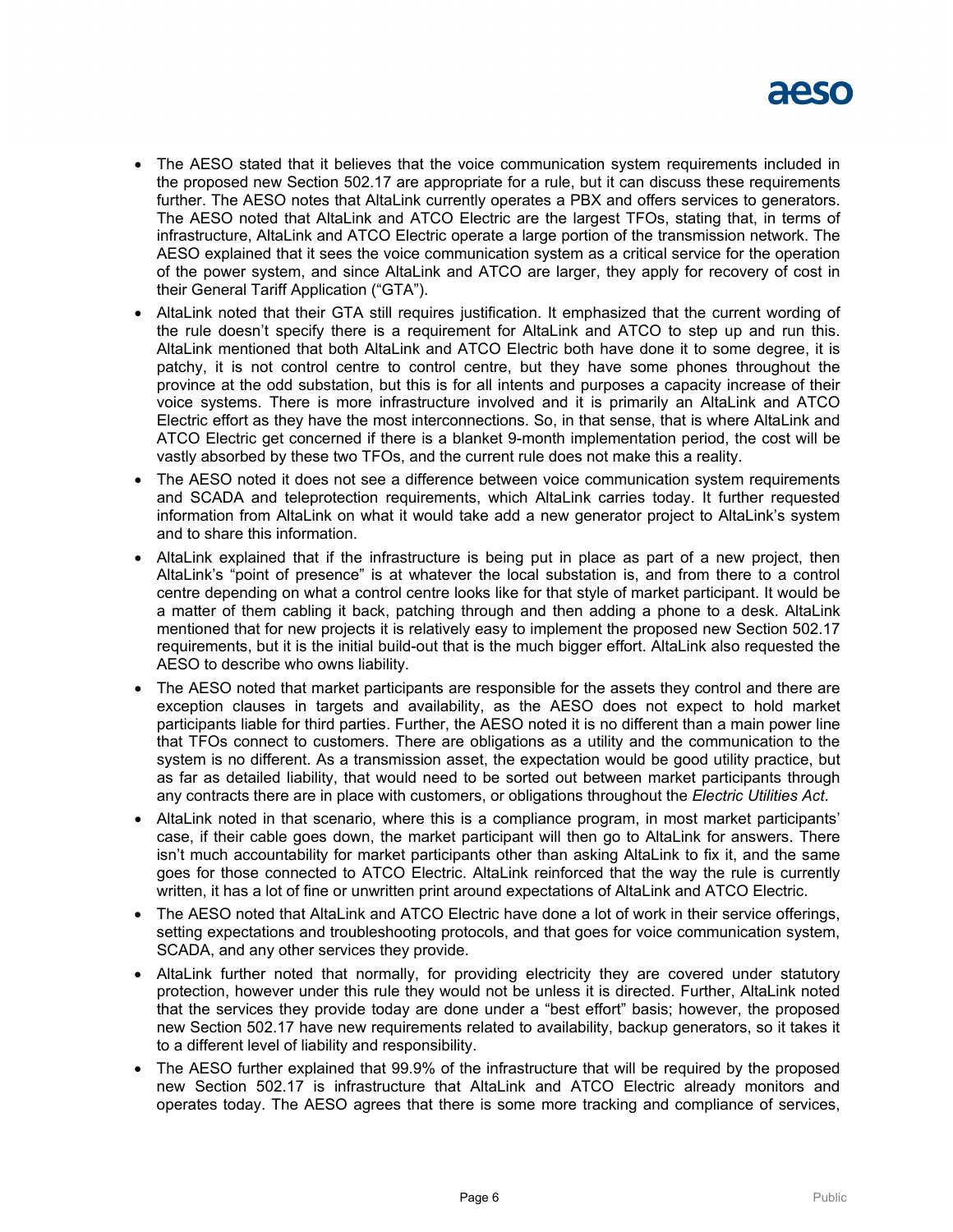but if a microwave radio goes down, AltaLink and ATCO Electric already have the field technicians and alarms to fix it on a priority basis.

- AltaLink explained that their current infrastructure itself is not much different than the infrastructure that would be required for the proposed new Section 502.17; however, the proposed new Section 502.17 requirements are not just related to infrastructure, the rule also requires TFOs to offer a new service. AltaLink currently does not have everything in place to provide this service, it is very patchy – best effort based. AltaLink then reiterated that the proposed new Section 502.17 as drafted doesn't drive these ideas to the end; it simply gives a blanket set of requirements that lets market participants roam free, whereas what is really being asked is for AltaLink and ATCO Electric to drive this to completion.
- ATCO Electric strongly disagreed with the comment made by the AESO that 99% of the infrastructure is already in place – as ATCO Electric does not have a PBX connection (it does have a voice system), however it does not have a backup control system that is capable of meeting this rule requirement, so there is more to a voice communication system than just radio, microwave and fiber – there is also the logistical set-up and initial uplift, as AltaLink stated. ATCO Electric asked the AESO to consider such costs as the initial uplift, as well as the ongoing maintenance and operation. With respect to the AESO's comment that it follows a best utility practice, ATCO Electric noted that it believes best utility practice is strongly different from a compliance rule and standard, and as we know, once requirements are put into a rule they becomes black and white – there is no longer any gray area, and it did not want to be in a position where it could not comply with a rule.

#### **Stakeholder Concern 10 – Extended Time to Comply**

- There was a discussion regarding stakeholder concerns related to the extended time to comply with the proposed new Section 502.17, so the AESO presented its "Stakeholder Concern 10". Specifically,
	- ATCO Electric further wanted to comment on the 9-month implementation timeline, and on the directive versus rule issue.
	- The AESO clarified that the 9-month implementation is calculated after the rule comes into effect. An effective date of the rule happens 3 quarters after the AUC approves the rule. The AESO illustrated an example – assuming the AUC approved the rule on January 1, 2020, the rule would become effective October 1, 2020, Operators of Transmission facilities would have until July 1, 2021 (19 months from AUC approval) to implement utility orderwire, and operators of generating facilities would have until February 1, 2022 (16 months from AUC approval) to implement utility orderwire. The AESO also noted that this timeline is still up for discussion.
	- ATCO Electric noted, that even so, ATCO Electric is already in their 2020-2021 GTA submission cycle, but do not have any of the costs for what they may need to implement in their GTA cycle, so other programs that have been developed may have to take a back seat to this in order to implement this.
	- The AESO responded that it has struggled because it has not received very specific information about how long it would take market participants to implement the rule requirements and how much it would cost. The AESO explained that it had received general concerns which it answered in generalized manner. The AESO clarified that the timeline suggested can change, and it is happy to reconsider based on specific feedback. Specifically, the AESO noted that if market participants need more time, then it has to understand how much time and if market participants think it will cost "more", the AESO needs them to give some sort of estimate and explanation as it has received little or no context with respect to cost.
- There was a discussion regarding the cost to comply.
	- The AESO explained that it was not sure what market participants meant when they said the proposed new Section 502.17 would be costly to implement – would it be \$200,000, \$2 million, or \$20 million? The AESO encouraged market participants to include these specifics in their feedback because such information is helpful to the AESO in adjusting timelines.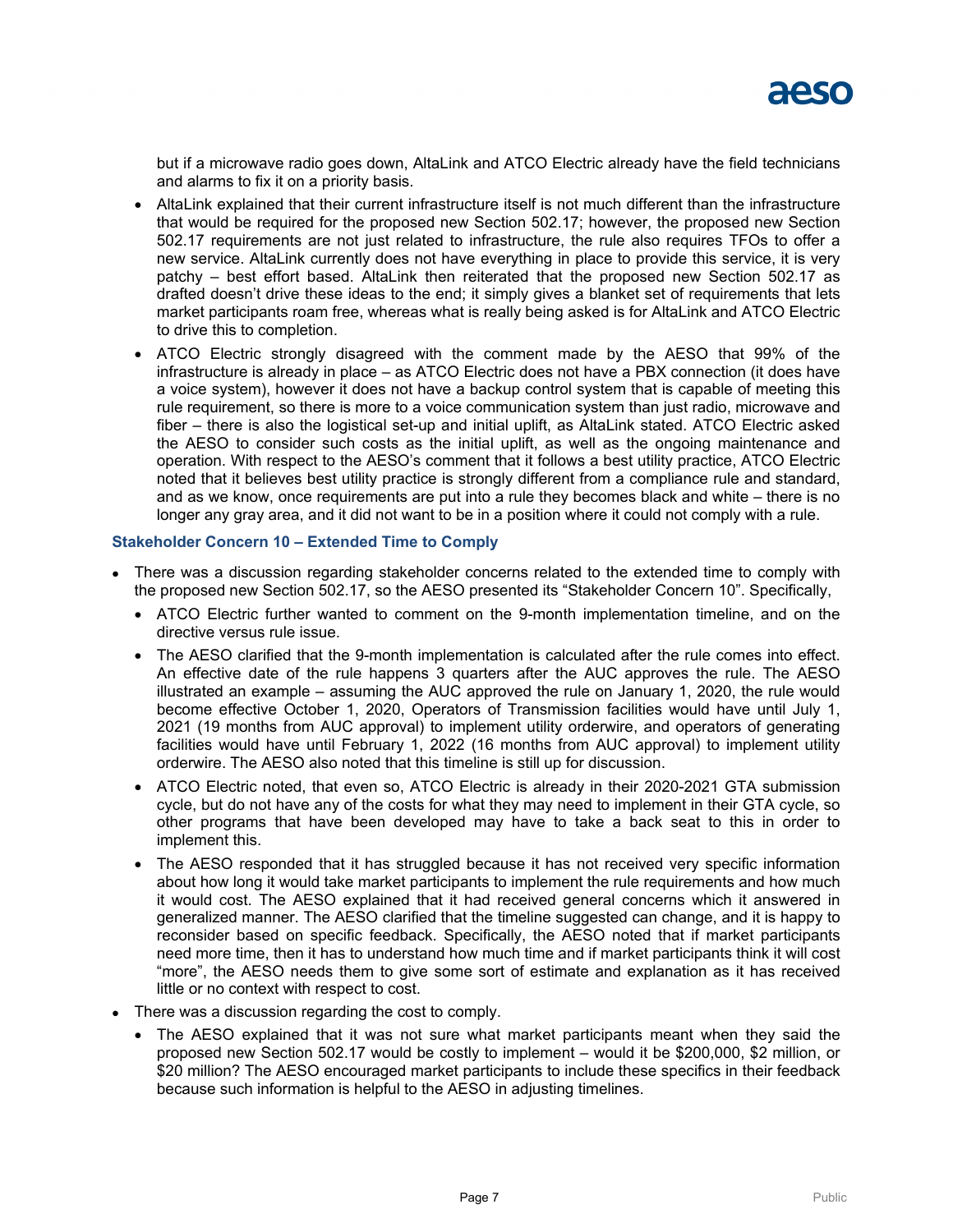

- ATCO Electric noted that providing more information to the AESO is a fair request. It alluded to AltaLink's comment about responsibility not being evenly spread across the TFOs and said that the proposed new Section 502.17 is vague and TFOs don't have enough information to come up with an exact cost. For example, the infrastructure where a backup generator is applied would determine the scope. Without clearly understanding exactly where the equipment goes and what type of service is being provided, expected level of reliability and operation and support, it is very challenging for the TFOs to come up with costs.
- AltaLink echoed ATCO Electric's comments regarding the larger TFOs being required to quarterback this process, the TFOs need to negotiate contracts and demark points with every one of the market participants that they connect with. AltaLink explained that it is very difficult to get a general cost estimate because they have no idea how cooperative market participants will be, if they are just going to throw it back to the TFO because they are larger, and this needs to be negotiated with every single market participant. So the TFOs ability to cost estimate at this time is true napkin math at best. Until they have something to put behind a project, it will be difficult to have an estimate. Further, AltaLink's GTA is through 2021, most of the costs will be in the implementation period, and these have not been accounted for in their GTA.
- EEC asked if the AESO can provide its estimate of what it thinks putting together the M*esh Network* option will cost as this information may help market participants in their initial guidance.
- The AESO confirmed it can share its estimate as it has identified the market participants that would need to be connected, and it has done a rough analysis. The AESO stated that for TFOs and market participants, the AESO expects this implementation to cost under \$1 million.
- ATCO Electric responded with the fact that implementing the proposed new Section 502.17 requirements at its backup control centre would cost over \$700,000 alone. To that, add the backup generator requirement at every site.
- The AESO noted that the rule will clarify there is no backup generator requirement at every site.
- AltaLink provided its initial estimate was around \$150,000 per interconnection, which would roughly total upwards of \$2 million and noted this estimate should be taken with a heavy dose of salt because it is napkin math. AltaLink mentioned that as soon as there is talk of infrastructure being added into the field, the numbers go up to 6 figures per site, and that is not including the significant cost of the head-end. AltaLink also noted that meshing the system alone, without adding the interconnections, would be pushing against AESO's under \$1 million estimate. AltaLink further clarified that not knowing who the market participants are and not knowing what is needed as a last-mile connection makes it difficult to come up with accurate numbers at this point. AltaLink stated that knowing that the Mesh Option is AESO's preferred option does give the TFOs a small place to start estimating.
- The AESO noted its expectation is, much like a connection project, market participants are responsible for reaching the edge of their network.
- AltaLink asked how the AESO expects to communicate this to market participants as AltaLink does not think they are aware of this requirement today.
- The AESO noted this is how all other services are provided, and that it received feedback from some already. It also noted that if this expectation and demarcation point is not clear in the rule or ID, the AESO will try addressing that.
- AltaLink noted that project costs may arise where existing folks are connecting through TELUS PBX to AltaLink. AltaLink asked how the AESO creates a project to put the last mile connection because this cannot be done using the existing infrastructure.
- The AESO explained that there are not that many new participants for AltaLink that will have this as a new requirement – Keephills, Sundance, Brazeau, Blackstart, and Lethbridge all are fine.
- AltaLink noted it was fine with receiving a list of market participants, who are affected by this, but in reference to Lethbridge, it currently has the connection optical fiber, but it does not currently have a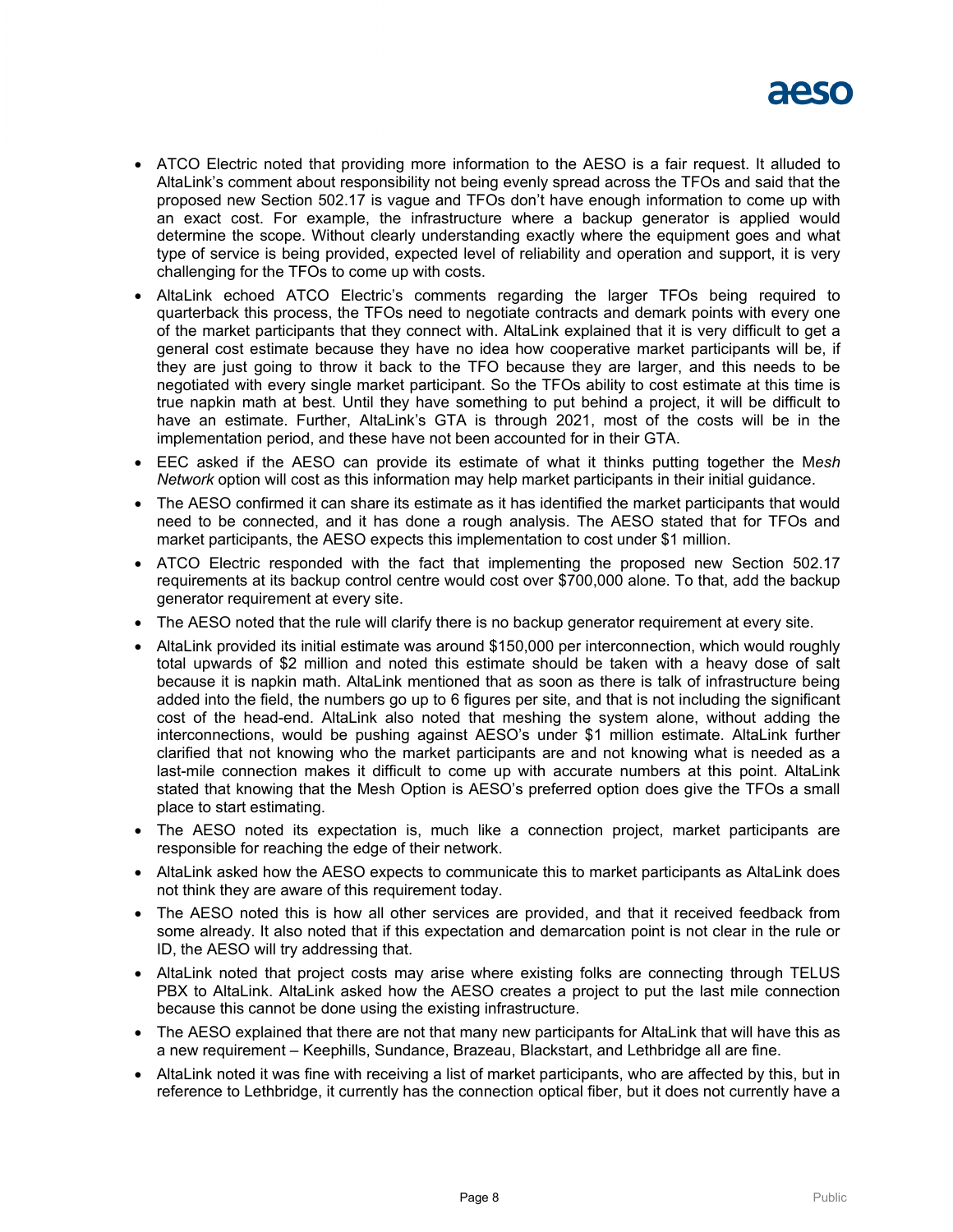

voice connect. AltaLink required clarification on exactly which market participants will be obligated under this rule to comply apart from the major participants.

- The AESO responded that it is limited to non-radial TFOs, and generators over 300 MW, and some that AESO has not provided in their presentation because they expect to be eligible for a variance. For example, Elk River Power is technically a TFO.
- EEC noted that it sounds like there is a discrepancy between what the AESO believes this will cost versus the market participants. EEC asked at what point does the cost outweigh the benefits of orderwire versus satellite, and if the AESO has a number in mind of what would be too much.
- The AESO confirmed it has not done the work to define that specific number, but from the reliability perspective and preparedness for a blackout emergency, having an effective backup especially for critical assets and safety is crucial. It has yet to see any specific numbers, but will address this issue once it receives more specifics from market participants.
- ATCO Electric asked if it is the AESO's expectation that the utility orderwire system will only serve generators at or above 300 MW.
- The AESO noted that it left this open such that smaller participants can connect if they so choose similarly to how SCADA can be used today. However, it has only made it a requirement for the generators at or above 300 MW. The AESO has not discounted the smaller generators, but there is a cost for them to change, so the AESO is not sure how many market participants would be interested in having a utility orderwire system. The AESO stated that this is something that can further be analyzed.
- ATCO Electric noted that applicable rules for SCADA or teleprotection do not specify the architecture of the network that delivers them, rather the end availability that has to be achieved. It asked if it would be appropriate to have the same type of requirement for orderwire. ATCO Electric also inquired whether it should be left in the hands of the TFOs to determine what architecture is required to meet the availability.
- The AESO replied that the proposed new Section 502.17 itself does not specify architecture, however you can replace SCADA with PBX and it is essentially the same. The AESO noted it is merely presenting proposals and encourages TFOs to come up with their own architecture.

#### **Stakeholder Concern 4 - Utility Orderwire Interoperability**

 The AESO explained that there is a concern that if the AESO allows flexibility, market participants will have different systems; however, from its perspective there is no specific technology or vendor mandated to allow market participants flexibility. The AESO noted that there is a preference for packet-based exchange given scalability with PBXs and interconnects and that there are open standards that the AESO expects most equipment to support. The AESO suggested that in other cases it could always go back to legacy connectors which most systems would be able to connect. As for supporting legacy phones, there are converters for the four-wire or two-wire to connect to a packet system. The AESO's expectation is that reasonable effort is made to accommodate equipment, but upgrade to compatible phones may be required in some instances. The expectation for smaller TFOs and DFOs and generators is not a PBX to PBX connection, but just a phone on their desk which is much simpler and less complex than PBX to PBX communication. The AESO does recognize this as a challenge, but feels that there are ways of doing it, stating that while it does have complexity, the system will also be very effective and meet the AIES's needs.

#### *Stakeholder Concern 5 – Extended Power Required for Intermediate Sites*

 The AESO noted that it is proposing to update subsection 9(2) of its draft of the proposed new Section 502.17 to clarify that the requirement applies to equipment located within the control centre, which 9(1) specifies. The AESO noted that the proposed new Section 502.17 does not apply to all the substations. The expectation today is that intermediate sites have a minimum of 8 hours of battery backup, which is the understood good electric utility practice in Alberta and also consistent with the proposed requirement for the proposed new Section 502.11 of the ISO rules, *Substation Technical and Operating Requirements* ("Section 502.11").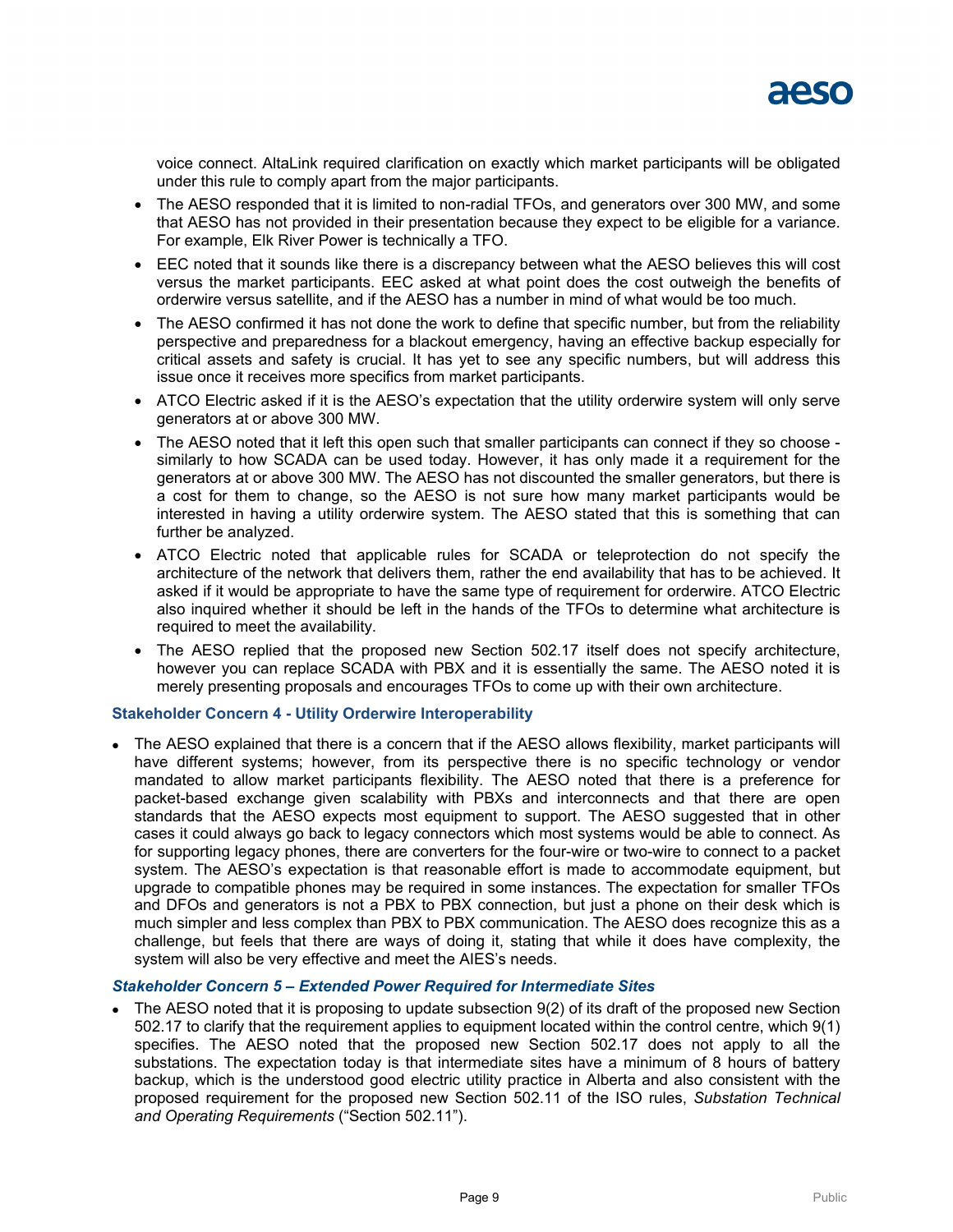

- The AESO noted that there are longer hour requirements on the control centres, and this is for all backup systems, is longer because they are the central hub and more critical. The expectation for intermediate sites is less because they have alarming and there is control over the restoration and prioritization, so TFOs will know what intermediate sites batteries may fail or could be failing. The AESO noted that there are also a number of sites that do have backup generators today, which are alarmed and monitored. For the utility orderwire system, it is a network that TFOs have visibility of, and have direct control of where to send technicians if you know that a failure could happen. The AESO also noted that the proposed new Section 502.11 will cover substations, and telecommunication sites are a topic for a future communications rule.
- There was a discussion with ATCO Electric regarding specific utility orderwire connections.
	- ATCO Electric wanted clarification that if they have a utility orderwire connection to a Syncrude or Suncor control room, the effective holdover requirement for the orderwire connection to either of them is 8 hours.
	- The AESO confirmed that is the expectation. With 48 hours at the control centres the AESO wanted to ensure that the communication hubs have solid backup power and expect control centres already have backup power today, the requirement is for battery backup and generation (total fuel not required onsite), which should allow them to meet this requirement.
	- ATCO Electric noted it is struggling with the logic of how the proposed new Section 502.17 deals with the utility orderwire and asked why the requirement for the end points would be different than the intermediate sites.
	- The AESO stated that it understood, and noted that this topic can be given more thought. It further noted that 8 hours is not specified in the rule, it is just an expectation based on good utility practice. The AESO explained that only requirement for TFOs in the rule is 48 hours for control centres.
	- ATCO Electric requested clarification regarding the logic of battery requirements for the control centre versus the intermediate sites. Specifically ATCO Electric mentioned that since battery backup since control systems need 36 hours of battery backup while intermediate sites only 8 hours, in a blackout, after 8 hours the system won't work.
	- The AESO explained the numbers started off a bit different. Given the cost, the AESO doesn't want to apply 36 hours to all substations and intermediate sites although experience has shown that substations usually last longer and they have alarming and notifications that allow the TFOs to dispatch resources to the sites that are potentially going to lose power.

## *Stakeholder Concern 6 – Planned vs. Unplanned Outages*

- The AESO explained that availability requirements are for *unplanned* voice communication system outages. The AESO is proposing that the definition of "availability" for the proposed new Section 502.17 follow the WECC guidelines, which is for just unplanned outages. It noted that in previous versions of the rule requirement it used "mean time to repair" as defined, but decided to use "availability" in order to give market participants flexibility in how they design and operate their systems.
- There were questions around alignment with SCADA requirements. Specifically,
	- AltaLink questioned if the AESO would consider aligning the 99.5% with SCADA instead of having it as a new number, because a lot of their circuits for non-TPR based connections are designed around SCADA requirements today, so this would bump that up and drive more cost.
	- The AESO noted it will consider this. One of the goals is to try to align implementation with current operational practices and to have things be fixed at the same level as existing services. The AESO then proceeded to present a rule visualization diagram, and noted that clarification around system availability. The expectation for any of the links is the lowest requirement of the two end points. The AESO gave the example of a TFO connection to a small generator using the TFO orderwire system, the availability target that the TFO would be required to meet is the lowest availability – 95%.
- There were questions around the value of backup power requirements.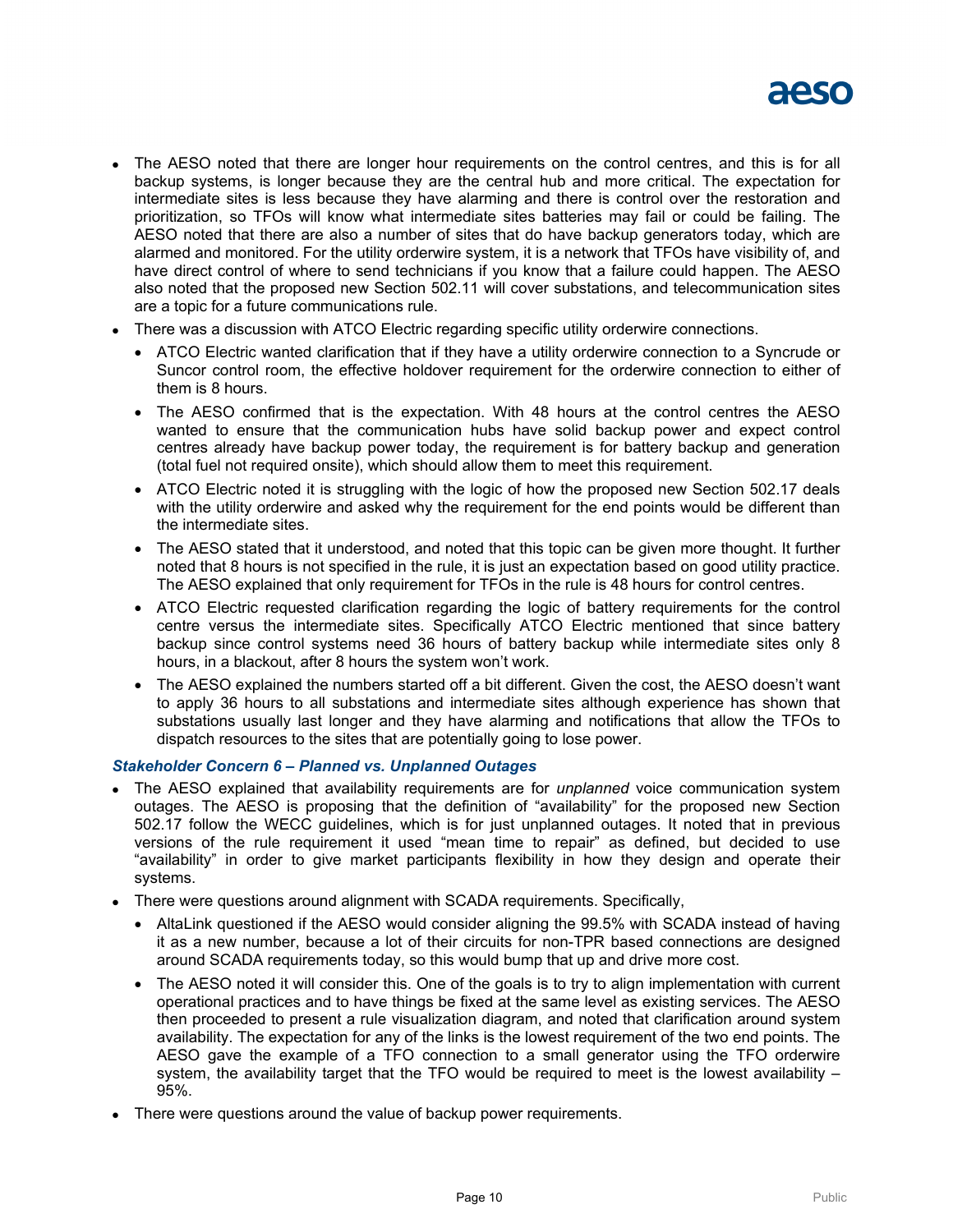

- The AESO explained that its requirement for the backup power is related to the equipment that market participants have in their control room or control centre.
- ATCO Electric further noted that the backup voice communication is not the same as the primary voice communication and SCADA, which are used in real time to monitor and operate equipment. It noted that it is unsure that implementing a backup voice system requirement similar to SCADA adds value and is the most beneficial for the ratepayer since the control centre is only part of that communication system and without the rest of the network, market participants can't communicate elsewhere.
- There was a discussion around AltaLink's MPLS system and its availability. Specifically,
	- The AESO also noted that when the MPLS system went in, the availability was far higher than the numbers discussed today, and asked what is driving this.
	- AltaLink explained that the MPLS equipment itself is very solid, but what is being discussed here is the total physical links, so, for example if radio is being used, the path of the radio will add to the numbers. Fiber would easily clear requirements, but over some of the lower-capacity radios and less redundant services, they are designed in theory to meet SCADA requirements.
	- The AESO noted that the market participants with lower capacity will have lower requirements.
	- AltaLink further explained that sometimes they do not have voice at the same level of service as teleprotection relay (TPR).

#### *Stakeholder Concern 7 – Utility Orderwire Responsibility*

 The AESO explained the expectation is that the transmission operators will carry and support the voice services of other downstream market participants; market participants are responsible for infrastructure and equipment reaching upstream market participants and TFOs, as well as infrastructure and equipment they operate in their facilities; and joint use agreements and service agreements are handled between market participants. The AESO noted this is like any other service operating today.

#### *Stakeholder Concern 8 – Utility Orderwire Operational Costs*

 The AESO noted this topic was discussed earlier in the meeting, but outlined that TFOs recover operational costs in their GTA; and service fees are not charged for carrying services required for the operation of the AIES. With respect to service fees, the AESO explained that there is an AUC decision that makes this clear, and from the AESO's perspective, the utility telecom network is a transmission asset, so it is already paid for and it exists for the purpose of operating the system. The AESO further explained that operational impact to transmission operators would result in increased PBX usage, but the majority of the core infrastructure are already operationally covered.

#### *Stakeholder Concern 9 – Utility Orderwire Implementation Costs*

- The AESO explained that at this time there is no plan for a system project or direction, but the AESO is willing to discuss once it has more information from market participants.
- There was a discussion with AltaLink regarding its concern of having the requirements in a rule rather than a direction letter:
	- AltaLink requested a comment from the AESO with respect to its preference of having this as a rule as opposed to a direction letter/directive given the comments around budgetary cycles which affect the two major TFOs, AltaLink and ATCO Electric.
	- The AESO stated it prefers to have a rule because it ensures visibility especially for new market participants entering the market. In terms of timeline, the AESO considers this a way to address cost, by allowing market participants more time to prepare. The AESO also explained that components of the proposed new Section 502.17 are already in a rule, there is already momentum in terms of putting everything into a rule. Further, the AESO's approach is that requirements that are consistent and applicable across the industry normally go into a rule, versus more specific and individualized scenarios for which a directive is more appropriate. The AESO believes that concepts, like compliance and monitoring, belong in a rule. The AESO explained that in terms of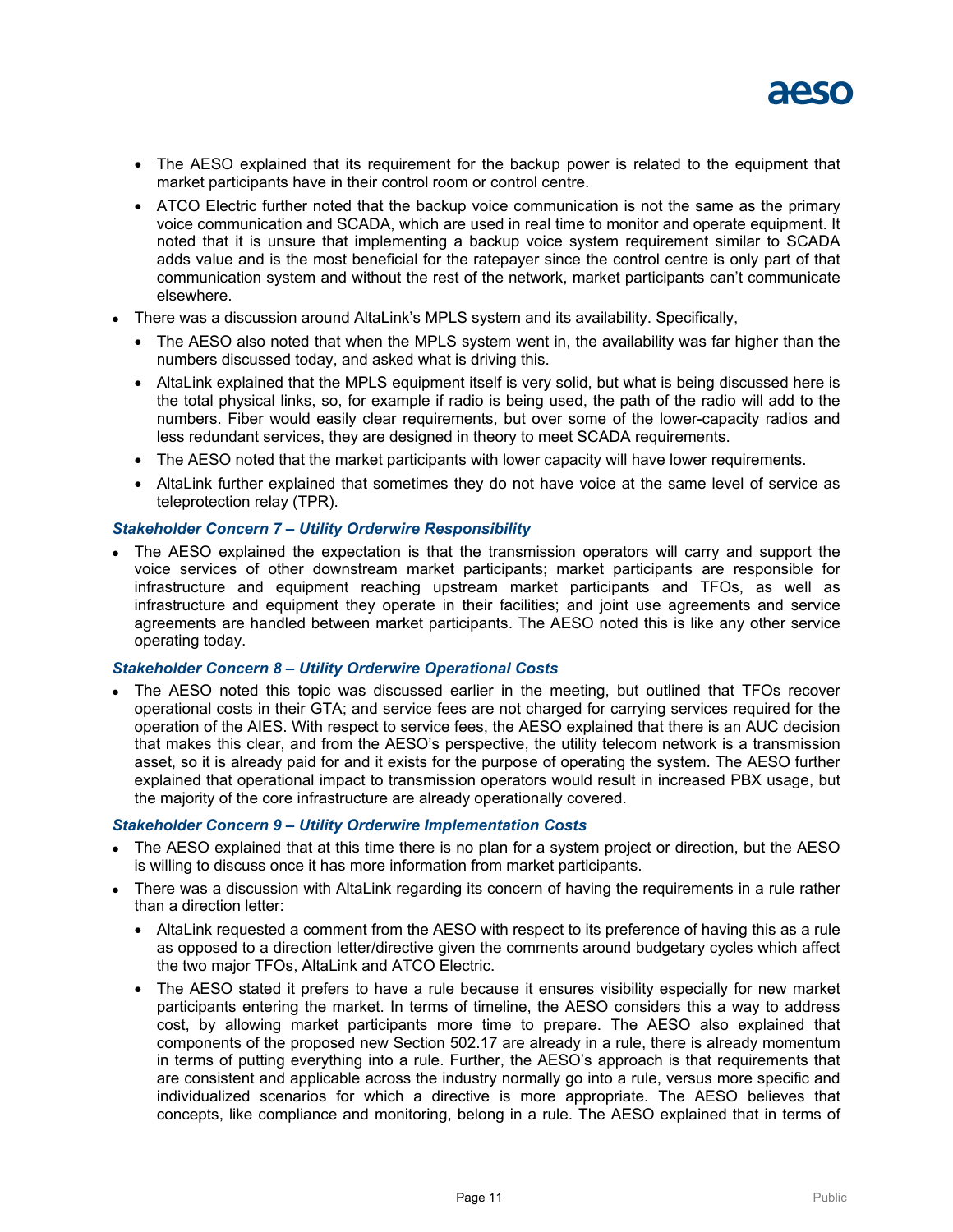implementation costs, this will be treated the same as any other new rule being implemented that costs money – the costs are allocated on a rolling basis. The AESO noted that certainly there is an initial budgeting challenge with respect to startup costs, but on an ongoing basis this will be standard operation costs. The AESO further explained that it will request estimates from market participants in order for the AESO to make a more informed decision.

- AltaLink reinforced its preference to have this as a directive as opposed to a rule because the orderwire is a net-new requirement, COM-001 and 002 today do not specifically call out orderwire for those services, and the existing COM-001 and 002, did not as formally put AltaLink, ATCO Electric, and potentially some others in a position of being a real service provider. AltaLink explained that for them this is a capacity increase, a new service and a new service provider model that it would adopt.
- The AESO explained that COM-001 is not very prescriptive on what is needed other than "adequate communication" between parties, and the existing Section 502.4 is more prescriptive, and one of the backup options for the market participants is utility orderwire. It does not have an availability target, but is an existing backup voice option.
- AltaLink clarified that the existing Section 502.4 does not have mandated orderwire.
- The AESO confirmed it is not mandated. The existing Section 502.4 does not have a greater than 300 MW category, and it is not restricting satellite for people lower than 50 MW.
- AltaLink also questioned if costs should be part of the Rate STS, *Supply Transmission Service*, charges instead of Rate DTS, *Demand Transmission Service*.
- There were clarifying questions regarding the AESO's view of operational ability.
	- ATCO Electric wanted clarification on what operational abilities the AESO would like this system to have for them. It noted the AESO mentioned a requirement for non-blocking ability to call generators at-will in high traffic scenarios. It noted that these kind of issues need to be specified before the estimating can begin. All different scenarios must be thought through as they need to be engineered into the system.
	- The AESO explained that specifying how many lines TFOs should have is beyond the scope of the rule of what the AESO can prescribe, it should really be up to the TFOs to explore how many lines they need and how big an interconnection pipe is when they are designing. The AESO noted it is interested to hear back how market participants propose this should be specified in a rule. This can be clarified in the ID as part of the "utility orderwire" definition.
- There was a question regarding grandfathering:
	- EEC asked if the AESO had considered any grandfathering strategies.
	- The AESO noted it considered grandfathering the rule early on, but from a reliability perspective, especially when it comes to the large generators and the interconnection of the TFOs, it was important to have a very effective backup. Therefore, the AESO made the decision not do have a grandfathering clause.

## **Final Questions, Thoughts, Comments**

- The AESO asked attendees if they had any final questions, thoughts, or comments. The following comments were provided:
	- AltaLink noted it agrees with the objective of the proposed new Section 502.17, which is a highly available emergency voice network, however it is concerned about what they would have to do to make it a reality. AltaLink also reiterated that the way the proposed new Section 502.17 is written, each market participant could only assume responsibility for their own compliance. AltaLink asked why, as far as supporting a grander system goes, would AltaLink take on the operational compliance burden when it is not explicitly required of it to do so. AltaLink stated that it believes there is a lot of risk that the voice communication system will not come to fruition the way that everyone would like it to if it comes down to voluntarily accepting compliance and operational risk and uplift.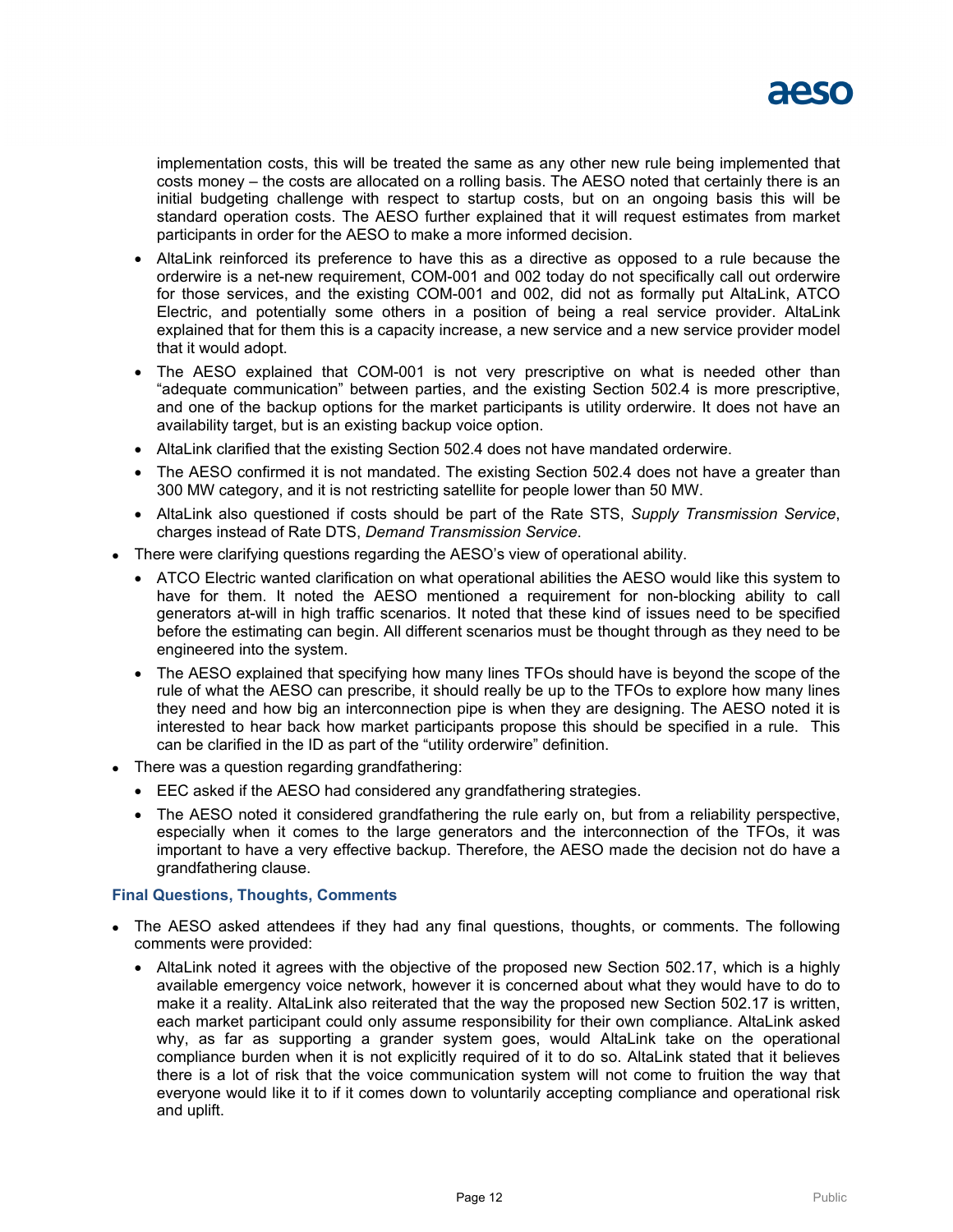

- The AESO noted that if the rule does not specifically call out the TFOs to provide the service in the manner that it should, it would be helpful to receive feedback on what should be added to the rule to meet the objective of the rule. The AESO noted that if it ends up with a "crisp" rule, it will help market participants justify their obligation to provide this service, and that the service and compliance are not optional.
- AltaLink noted that it is clearer now that the expectation is that downstream market participants will be responsible for the last mile infrastructure back to the TFO's point of presence, but they may not be aware of that responsibility or it may not be as clear right now.
- The AESO specified that when it is requesting feedback, even being able to identify the elements of the rule that may be missing, even if the AESO decides to go with a direction letter, that information will be helpful in their determination, as that information would still need to be included
- There was a discussion around the future of the proposed new Section 502.17.
	- AltaLink asked whether the requirements that pertain to greater 300 MW in the proposed new Section 502.17, would always be limited to this level, stating that TFOs would probably not get less connected over time, they most likely will grow. AltaLink stated that it is another reason the foundation for the proposed new Section 502.17 should be strong now.
	- The AESO noted it does not see this changing in the next 10-15 years, unless the big generators disappear and we get our generation from the smaller market participants, then the criteria may have to be reconsidered.
	- AltaLink also noted that AltaLink and ATCO Electric will be providing a service and from a liability perspective, their companies will need to be protected. Further, it noted that it would prefer a minimum number of PBX interconnects as they are difficult to maintain, complex and onerous, so it would be reasonable for it, as it is already connected to the AESO, to connect to ATCO, but not go beyond that since there are operational challenges.
	- The AESO noted that it considered EDTI and ENMAX not needing PBXs as they could get passed through. The idea is to implement this in the most cost-effective way for the ratepayer. The final architecture will be determined through further discussions between the TFOs and the ISO.

#### *Additional Clarifications*

- There was a discussion around the use of PBX connections and a request for further clarity on the meaning of Control Room for Generators. Specifically:
	- AltaLink expanded on limiting the PBX connections and provided examples of different connections, which would simplify the architecture, complexities and maintenance. It further requested clarification on what control centres mean for smaller market participants.
	- The AESO presented its meaning of control room for generators, which it plans to include in the ID, which was as follows: it is a location where an operator has direct control over a generating unit or facility; must be local to the generating unit or facility and should not depend on external commercial communications to operate and control the generating unit or facility; and is a designated area for controlling the generating unit or facility that would be actively manned and controlled during any of normal operating, maintenance, and emergency operating conditions. The AESO further stated that control centres have to meet the requirement of the total generation *excluding* wind. For instance, Pincher Creek, or TransAlta's wind farm (which has greater than 300 MW of wind) would not need orderwire because they are wind based. The AESO further explained this with a rule visualization diagram.
	- ATCO Electric noted it is unsure that the total MW from the ATCO Power control centre is more than 1000 MW, and not local ad asked how it would be classified.
	- The AESO explained that there are local control rooms and remote control centres, so if a market participant is managing a bunch of generation remotely, then the requirement is based on the total amount of generation the market participant is controlling at the control centre. The AESO further explained that if the market participant has 24-hour staff on-site, that will not be included even though the control room may be providing some dispatch or support.